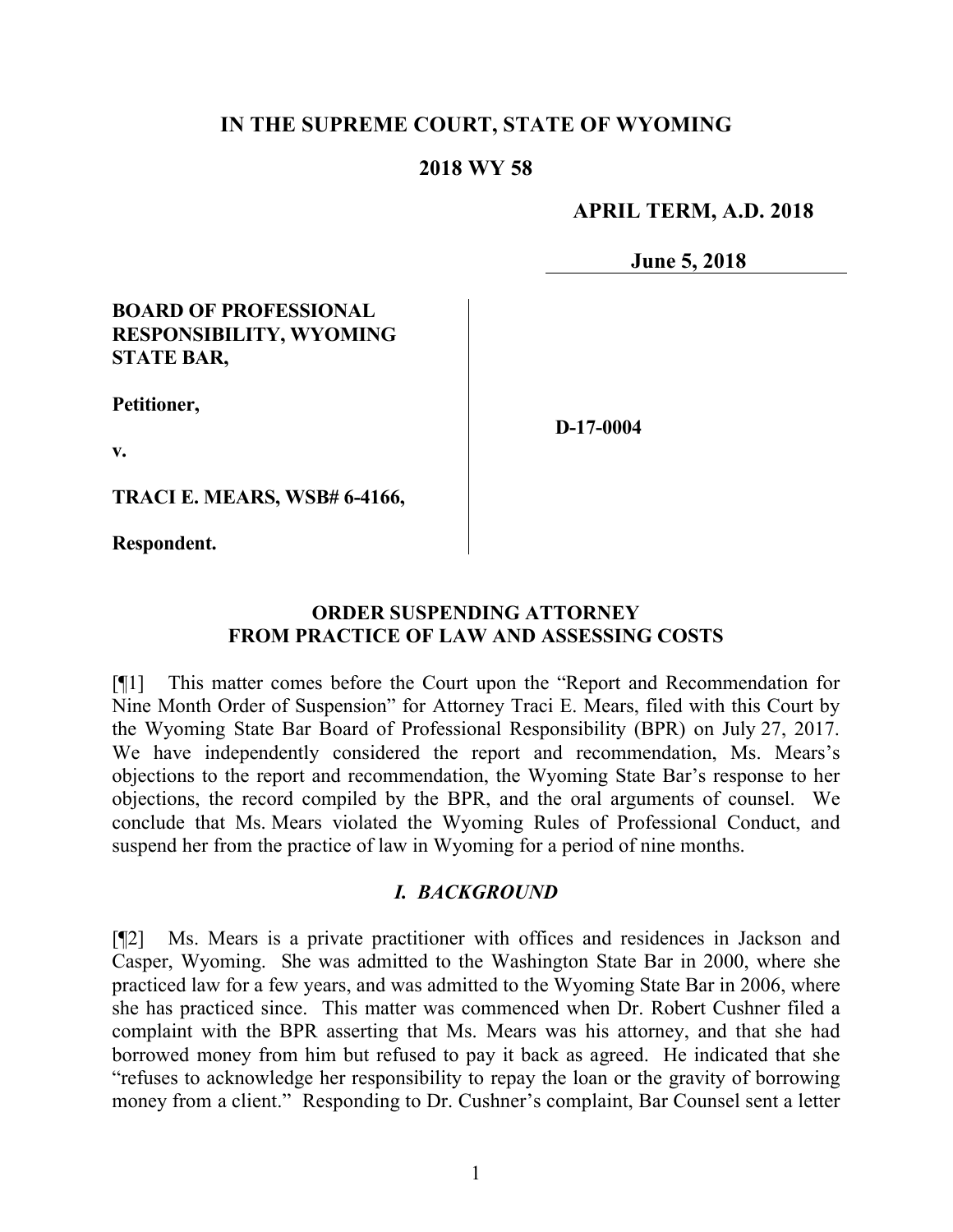to Ms. Mears informing her that an investigation had been commenced on alleged violations of Rule 1.8(a) of the Wyoming Rules of Professional Conduct, which, in broad terms, prohibits a lawyer from entering into a transaction with a client unless specified conditions are met. $<sup>1</sup>$ </sup>

[¶3] In her response, Ms. Mears stated that Dr. Cushner "was never a client," although "there was a brief period of time in which we were friends." She acknowledged that she had reviewed and commented on a contract he was negotiating, but asserted that this was only "a favor to a friend." Ms. Mears did not deny that she had received money from Dr. Cushner, but explained that

> his large dog . . . severely injured my much smaller dog necessitating more than \$7,000 in veterinarian bills before she finally passed as a result of the injuries caused by his dog. Additionally, [Dr.] Cushner's dog also ruined woodwork, doors, home furnishings, carpets and décor at my two separate homes.

[¶4] Bar Counsel continued to pursue the investigation, collecting additional responses, information, and documents from both Ms. Mears and Dr. Cushner. Ms. Mears clarified that she and Dr. Cushner "were involved in a personal relationship that began in the summer of 2014 and ended in December 2014." She also referred to their relationship as "romantic." Both Ms. Mears and Dr. Cushner provided copies of e-mail messages they had exchanged concerning their relationship and the breakup of that relationship.

 $\overline{a}$ 

- (1) the transaction and terms on which the lawyer acquires the interest are fair and reasonable to the client and are fully disclosed and transmitted in writing in a manner that can be reasonably understood by the client;
- (2) the client is advised in writing of the desirability of seeking and is given a reasonable opportunity to seek the advice of independent legal counsel on the transaction; and
- (3) the client gives informed consent, in a writing signed by the client, to the essential terms of the transaction and the lawyer's role in the transaction, including whether the lawyer is representing the client in the transaction.

 $1$  Rule 1.8(a) of the Wyoming Rules of Professional Conduct provides:

A lawyer shall not enter into a business transaction with a client or knowingly acquire an ownership, possessory, security or other pecuniary interest adverse to a client unless: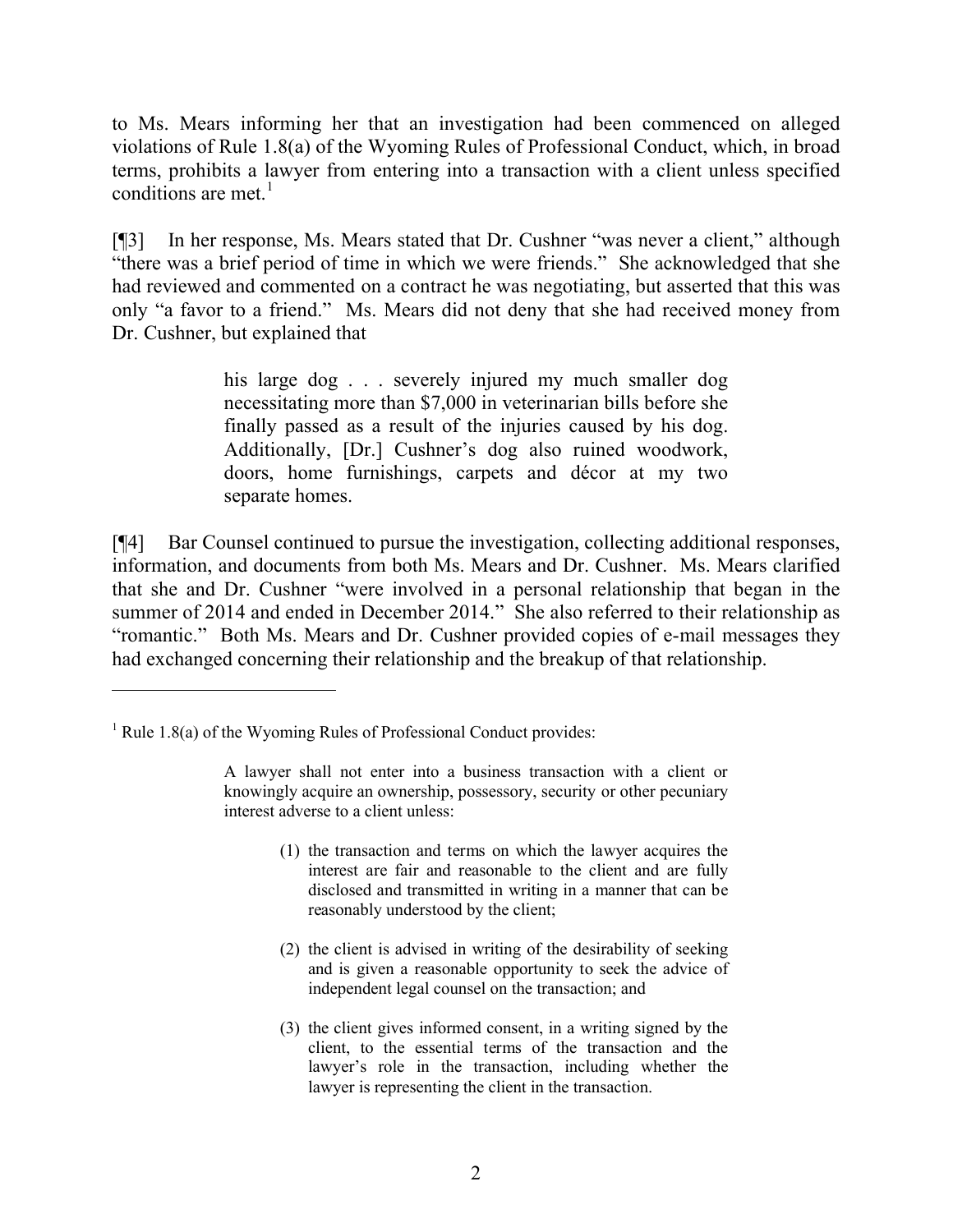[¶5] Although Ms. Mears insisted that neither she nor Dr. Cushner had intended to create an attorney-client relationship, she later recognized that "an attorney-client relationship was created" when she reviewed the contract as a favor to him. However, that attorney-client relationship was limited and brief, terminating before the end of October of 2014. Dr. Cushner paid the money to Ms. Mears in November and December of 2014. Because the money was paid after the attorney-client relationship had ended, Bar Counsel determined that Ms. Mears had not engaged in an improper transaction with a client, and declined to charge her with violating Rule 1.8(a) of the Wyoming Rules of Professional Conduct.

[¶6] However, based on information Ms. Mears had provided during the investigation, Bar Counsel filed a formal complaint charging her with violations of Rule 8.1, which prohibits a lawyer from knowingly making a false statement of material fact in connection with a disciplinary matter, and with violations of Rule 8.4(c), which prohibits a lawyer from engaging in conduct involving dishonesty, fraud, deceit, or misrepresentation. Specifically, Bar Counsel charged Ms. Mears with:

> (a) Falsifying the copies of the breakup emails [she] produced to Bar Counsel.

> (b) Misrepresenting that she incurred more than \$7,000 in vet[erinarian] bills for injuries inflicted upon [her] dog by [Dr.] Cushner's dog.

> (c) Misrepresenting the extent and cost of repairs to [her] Jackson residence.

> (d) Misrepresenting what [she] did with the money she received from [Dr.] Cushner.

[¶7] Following a hearing on June 27 and 28, 2017, the BPR found that Bar Counsel had presented clear and convincing evidence that Ms. Mears committed several violations of Rules 8.1 and 8.4(c). As a sanction, it recommended a nine-month suspension. It further recommended that Ms. Mears be required to pay a \$750.00 administrative fee as provided in Rule 25(b) of the Wyoming Rules of Disciplinary Procedure, and to pay \$8,149.06 to reimburse the Wyoming State Bar for the costs of the proceeding as provided in Rule 25(e) of the Wyoming Rules of Disciplinary Procedure. The BPR transmitted its Report and Recommendation to this Court. Ms. Mears filed timely objections, and the Wyoming State Bar filed a response to her objections.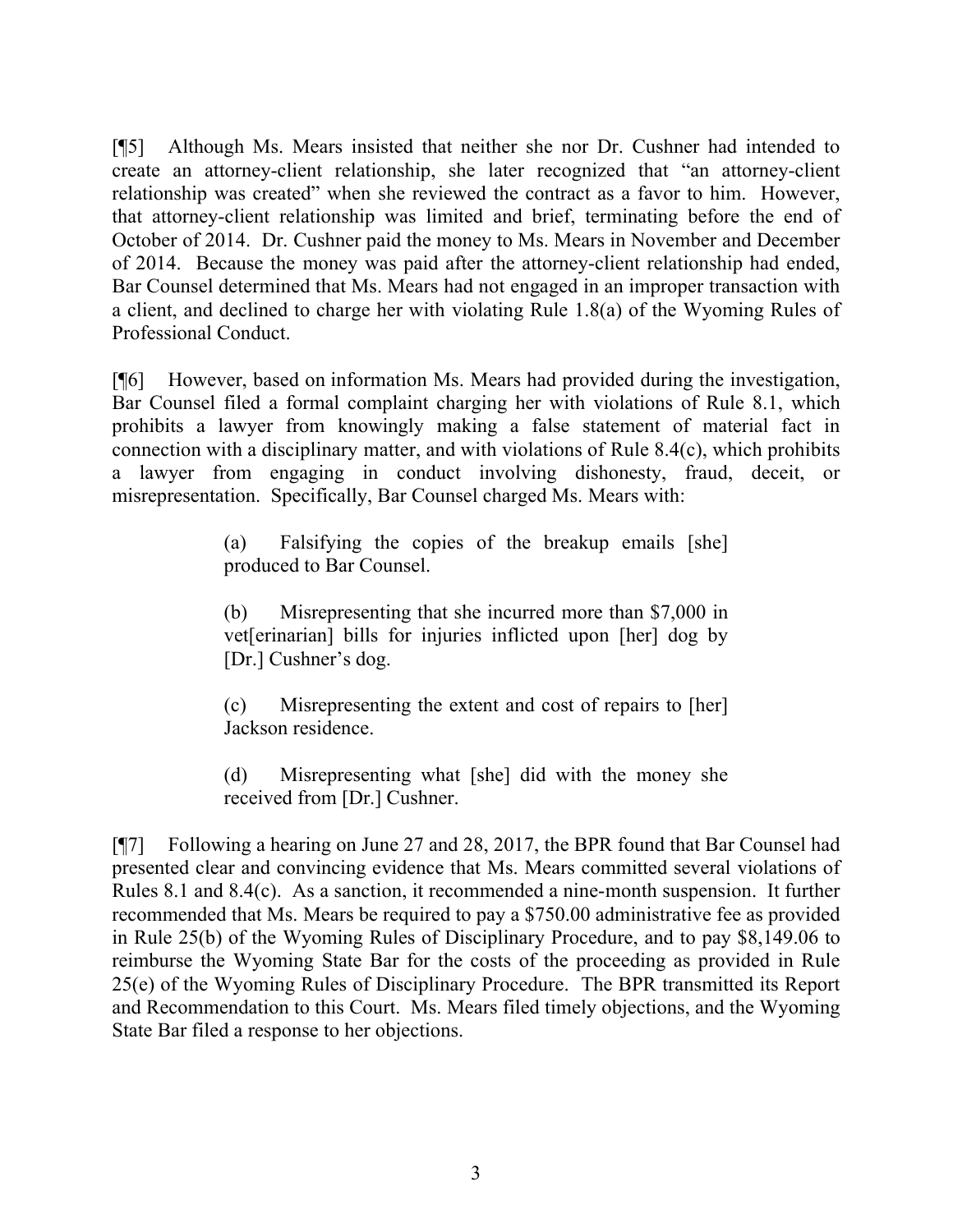# *II. DISCUSSION*

#### *A. Disciplinary Procedure*

[¶8] "The Court conducts a *de novo* review of all aspects of attorney discipline." *Board of Prof'l Responsibility v. Custis*, 2015 WY 59, ¶ 36, 348 P.3d 823, 832 (Wyo. 2015).

> The Court will give due consideration to the findings and recommendations of the BPR, but the ultimate judgment in [disciplinary] proceedings . . . is vested in the Court. Accordingly, the Court will examine the evidence, make findings, determine whether there has been an infraction of the Wyoming Rules of Professional Conduct, and impose the discipline which the Court considers appropriate.

Rule 16(b), Wyoming Rules of Disciplinary Procedure. To impose discipline, we must be satisfied that there is "substantial, clear, convincing, and satisfactory evidence" supporting the findings of the BPR. *Board of Prof'l Responsibility v. Richard*, 2014 WY 98, ¶ 53, 335 P.3d 1036, 1052 (Wyo. 2014) (quoting *Mendicino v. Whitchurch*, 565 P.2d 460, 475 (Wyo. 1977)). Clear and convincing evidence is that kind of proof that would persuade a trier of fact that the truth of the contention is highly probable. *Custis*, ¶ 42, 348 P.3d at 833.

## *B. Rule 8.1: False Statements*

[¶9] Rule 8.1 of the Wyoming Rules of Professional Conduct provides that "a lawyer . . . in connection with a disciplinary matter, shall not: (a) knowingly make a false statement of material fact." Comment 1 to this Rule specifies that the "duty imposed by this Rule applies to a lawyer's own . . . discipline as well as that of others." We find that Ms. Mears committed several violations of Rule 8.1.

## *1. E-mail Messages*

[¶10] During the investigation, both Ms. Mears and Dr. Cushner provided Bar Counsel with their copies of an e-mail message he sent to her on December 29, 2014. The version provided by Dr. Cushner commented on some difficulties in their relationship, and included this language: "I do know that you shouldn't [have] had me help you financially when you knew this was coming. [T]hat is wrong. Please make arrangements to pay me back." The version provided by Ms. Mears included the same comments on difficulties in their relationship, but omitted the quoted language.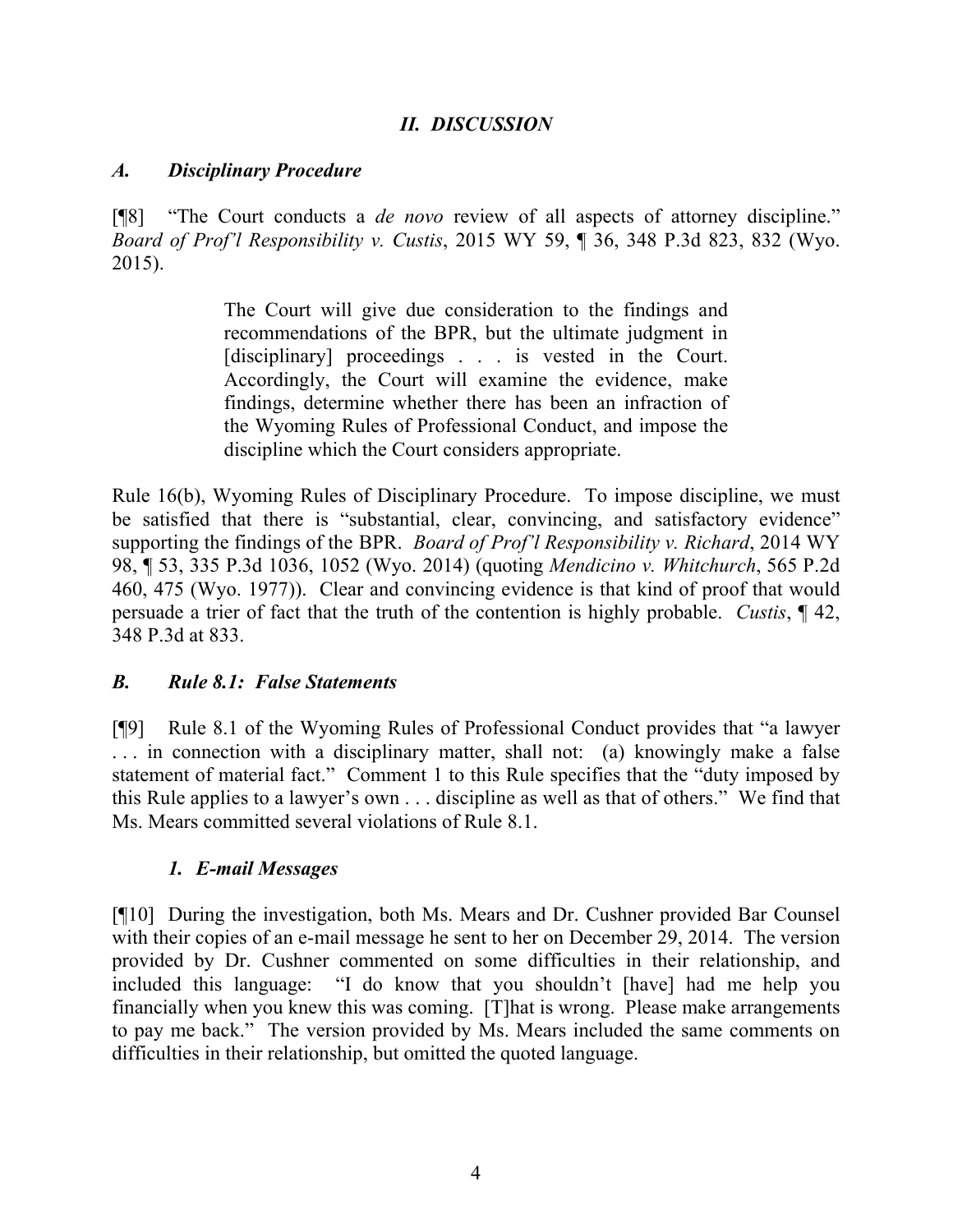[¶11] Ms. Mears and Dr. Cushner also provided Bar Counsel with different versions of an e-mail message she had sent to him earlier in the day on December 29, 2014. Ms. Mears's version discussed aspects of her relationship with Dr. Cushner, and informed him that she

> want[ed] to continue seeing you and getting to know you. But this needs to happen without the stressors or pressures, real and perceived, we have already been confronted with. We need to know each other well enough to know that facing the challenges and stressors is worth it together. We have not had the time or opportunity to know this about each other.

Dr. Cushner's version included the quoted language, but the two versions of these e-mail messages end differently. The version presented by Dr. Cushner concluded: "I think some time to reflect and consider these thoughts is warranted. And time to decide if and how we go forward from here." The version presented by Ms. Mears did not include the language, "And time to decide if and how we go forward from here." Instead, it concluded: "I think some time to reflect and consider these thoughts is warranted. I cannot continue in any form of friendship with you and I truly hope you can respect that."

[¶12] In her testimony at the hearing, Ms. Mears denied altering the e-mail messages. However, the BPR found Ms. Mears's testimony "untenable in that it is at odds with, and contradicted by, other evidence." We agree. In a letter written to Bar Counsel during the investigation, Ms. Mears's counsel admitted that Ms. Mears had deleted some language from the copy she provided of her e-mail message to Dr. Cushner. She stated that Ms. Mears had created several versions of the e-mail message, including one she had sent to her therapist. She explained that "Ms. Mears believes she printed some variation of this e-mail and stored it in her hard file . . . and that is the version that was provided to you." But despite this attempt to provide an innocent explanation for altering the e-mail message, Ms. Mears's counsel acknowledged that the version sent to Ms. Mears's therapist "is the same as the email provided to your office by Dr. Cushner."

[¶13] We also note that Ms. Mears's version of the second e-mail message is internally inconsistent. The concluding statement that she could not "continue in any form of friendship" with Dr. Cushner is at odds with the earlier statement in the same e-mail message that she wanted "to continue seeing" him and "getting to know" him. The inconsistency indicates that Ms. Mears altered her version of the e-mail message before providing it to Bar Counsel.

[¶14] It is particularly troubling that Ms. Mears deleted the sentence "Please make arrangements to pay me back" from the first e-mail message discussed above. At the time Ms. Mears provided this e-mail message to Bar Counsel, he was investigating the charge that she had improperly entered into a transaction with a client. Dr. Cushner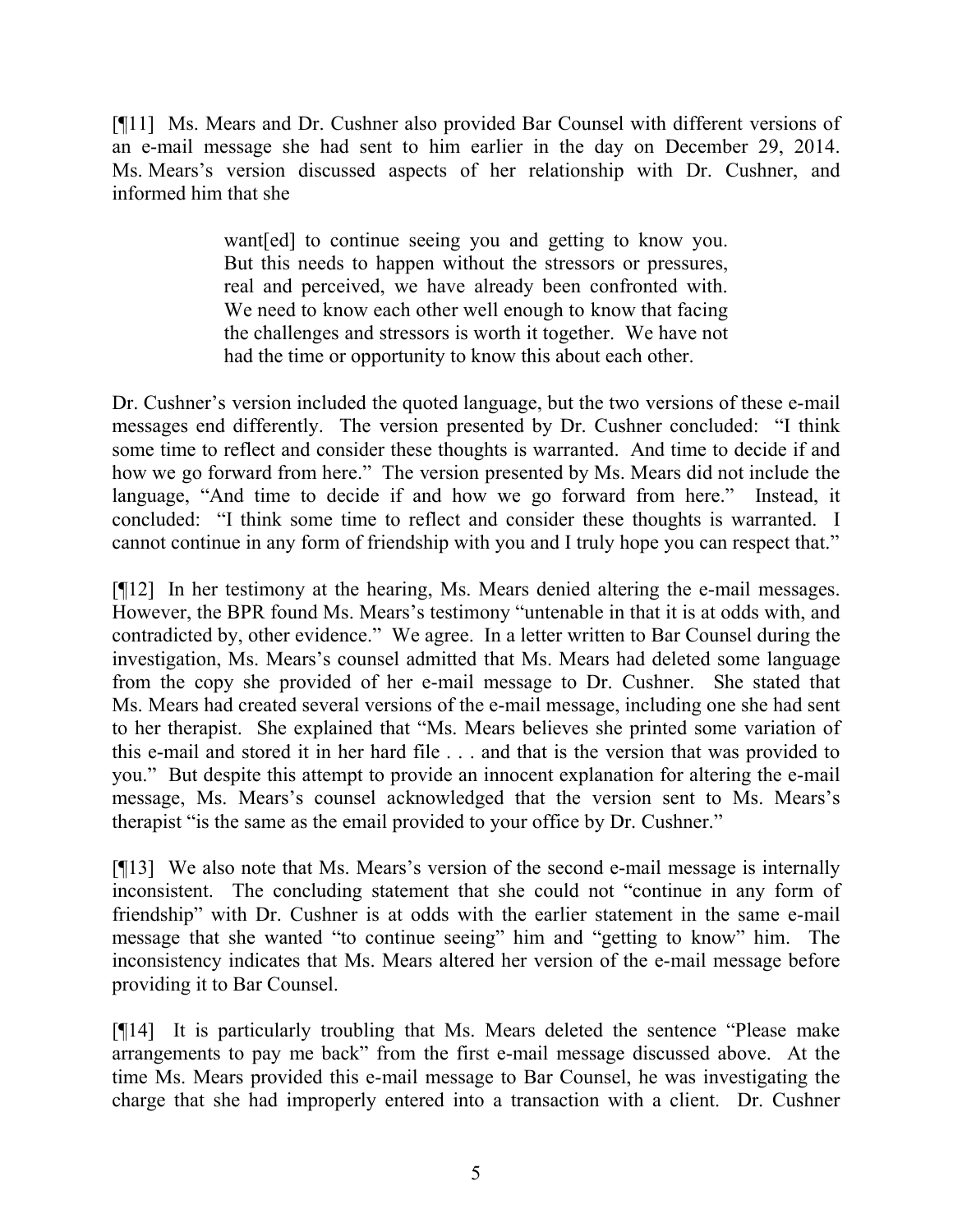maintained that the transaction was a loan, while Ms. Mears contended that it was reimbursement for damage done by Dr. Cushner's dog. The language deleted by Ms. Mears is consistent with Dr. Cushner's claim that he had loaned her money. As the BPR found, this alteration indicates that Ms. Mears "intentionally tampered with and withheld evidence that would appear to support [Dr. Cushner's] claim that the payments he made to [her] were loans and not reimbursements." We find clear and convincing evidence in this record that Ms. Mears knowingly falsified copies of e-mail messages produced to Bar Counsel.

# *2. Veterinary Bills*

[¶15] As set forth in ¶ 3 above, Ms. Mears claimed that Dr. Cushner's large dog severely injured her small dog and that she incurred more than \$7,000.00 in veterinary bills as a result of the injury. She further claimed that her dog eventually passed away as a result of the injuries caused by his dog. She claimed that Dr. Cushner gave her money as reimbursement for the damage caused by his dog. At the hearing, she testified about these claims, and the BPR received into evidence copies of several veterinary bills that purported to support Ms. Mears's claims.

[¶16] Having reviewed this evidence, we agree with the BPR that Ms. Mears's claims "that she incurred more than \$7,000.00 in veterinary bills for her small dog, and that the dog eventually succumbed to injuries inflicted by [Dr. Cushner's] larger dog, are demonstrably untrue." All of the veterinary bills produced by Ms. Mears bore dates in 2015, after she had broken off the relationship with Dr. Cushner near the end of 2014. The veterinary records do not reflect any injury inflicted by a larger dog during the period she and Dr. Cushner were in a relationship.

[¶17] Ms. Mears indicated that the stress of being around Dr. Cushner's larger dog was causing her smaller dog to have seizures, but the veterinary records indicate that her dog began having seizures in May of 2014, several months before she met Dr. Cushner. She also said that her dog died from injuries inflicted by Dr. Cushner's dog. However, the veterinary records provided by Ms. Mears show that her dog did not die until May of 2015, several months after her relationship with Dr. Cushner ended. In addition, the veterinary bills provided by Ms. Mears total just over \$2,200.00, far less than the \$7,000.00 she claimed. Ms. Mears asserted that there was another veterinarian who treated her dog and lost the records, but she provided no evidence from any other veterinarian that any records had been lost. Based on this evidence, we find clear and convincing proof that Ms. Mears knowingly made false statements of fact material to support her claim that Dr. Cushner's dog injured and eventually killed her dog.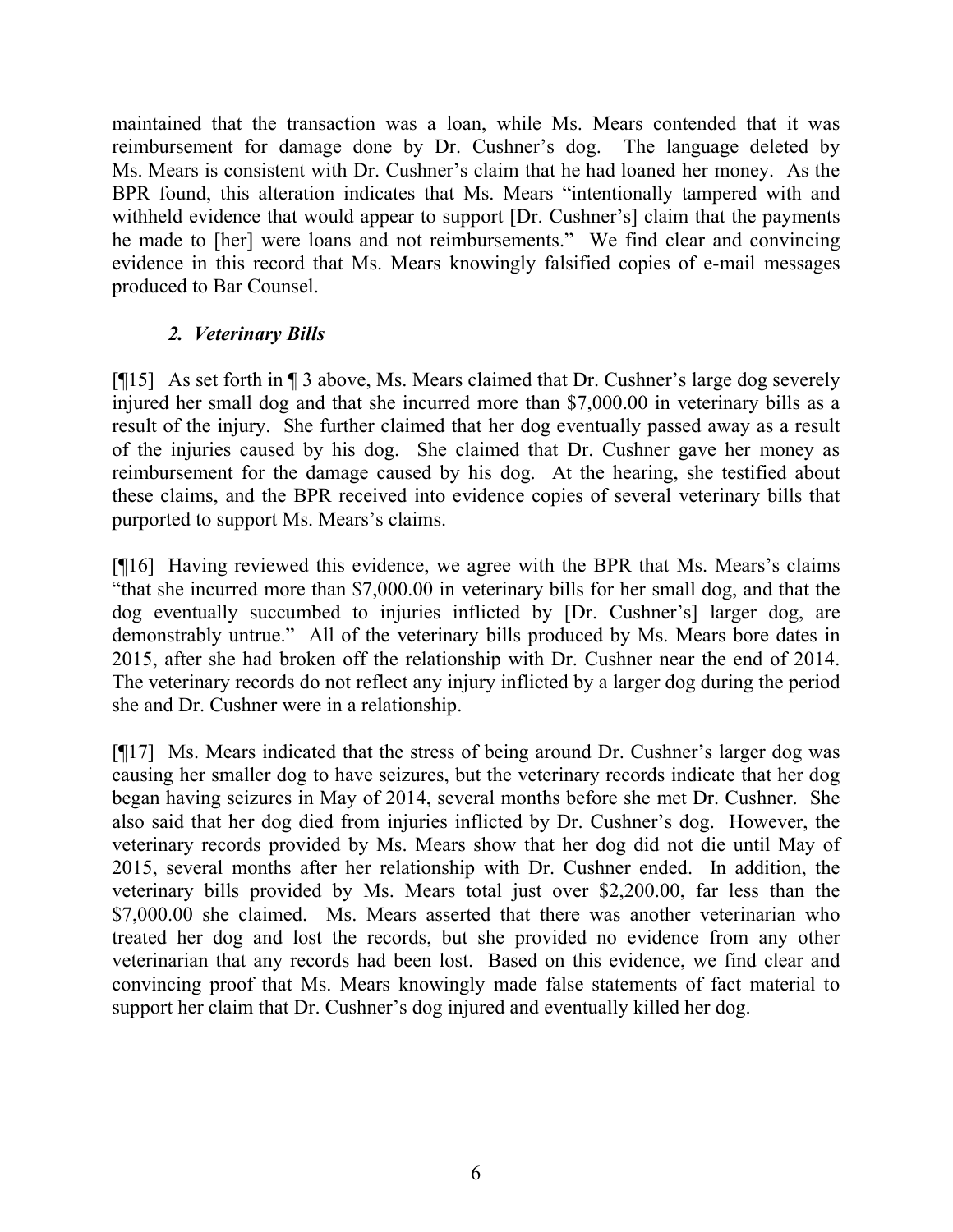### *3. Damage to Ms. Mears's Homes*

[¶18] Ms. Mears also claimed that Dr. Cushner's dog "ruined woodwork, doors, home furnishings, carpets and décor at my two separate homes" in Jackson and Casper. She produced a bill for work to "Repair/replace damage caused by large dog" for repairs totaling just over \$6,000.00. Having reviewed the record, we agree with the BPR that this claim is "demonstrably untrue."

[¶19] The invoice was dated October 11, 2014, but indicated that the work was done on October 21, 2015. We find it unlikely that the owner of the construction company prepared an invoice more than a year in advance of doing the work. It is possible that one of the dates contains a typographical error. However, neither date – October 11, 2014 or October 21, 2015 – is otherwise supported by the record. Notably, the construction company owner testified that the work was done in the late summer of 2013, right after his bankruptcy, or perhaps later in 2013 or early 2014. Ms. Mears did not begin a relationship with Dr. Cushner until the summer of 2014. Accordingly, the damage repairs reflected in this invoice could not have been caused by Dr. Cushner's dog.

[¶20] Many other details of the evidence about repairs to Ms. Mears's home are implausible. The owner of the construction company testified that Ms. Mears paid the bill in total on December 29, 2014, a date also reflected on the invoice. The e-mail messages between Ms. Mears and Dr. Cushner, the ones discussed above, are also dated December 29, 2014, yet in more than two printed pages of discussion about their relationship, there is no mention of the repairs or any payment for them. The owner testified that he charged Ms. Mears only for labor, because he replaced doors, flooring, and carpet using leftover materials on hand at Ms. Mears's residence. The invoice reflects a charge of \$870 to replace two laminate floor boards, each only two or three feet in length. He also testified that he charged \$450 to cut out one square foot of linoleum and patch it with a replacement piece. The BPR found these amounts "so unreasonable as to be absurd." The owner claimed that he stayed at Ms. Mears's Jackson home while doing the repairs, but neither Dr. Cushner nor another witness who claimed to have visited Ms. Mears's home in December of 2014 was aware of his presence during that time, or noticed any repairs that were being done or had been done. The owner averred that Ms. Mears paid him in cash. Ms. Mears's bank records indicate that the money from Dr. Cushner was deposited into her bank accounts, but do not show that she made cash withdrawals corresponding to her payments for the repairs.

[¶21] Finally, we find it significant that Ms. Mears represented the owner of the construction company in his divorce. The date of the invoice, October 11, 2014, is one day after Ms. Mears had filed a divorce complaint on his behalf. As the BPR observed, Ms. Mears's representation of the owner in his divorce provided an opportunity for her to enlist his aid in fabricating evidence. Taking this evidence in total, we find clear and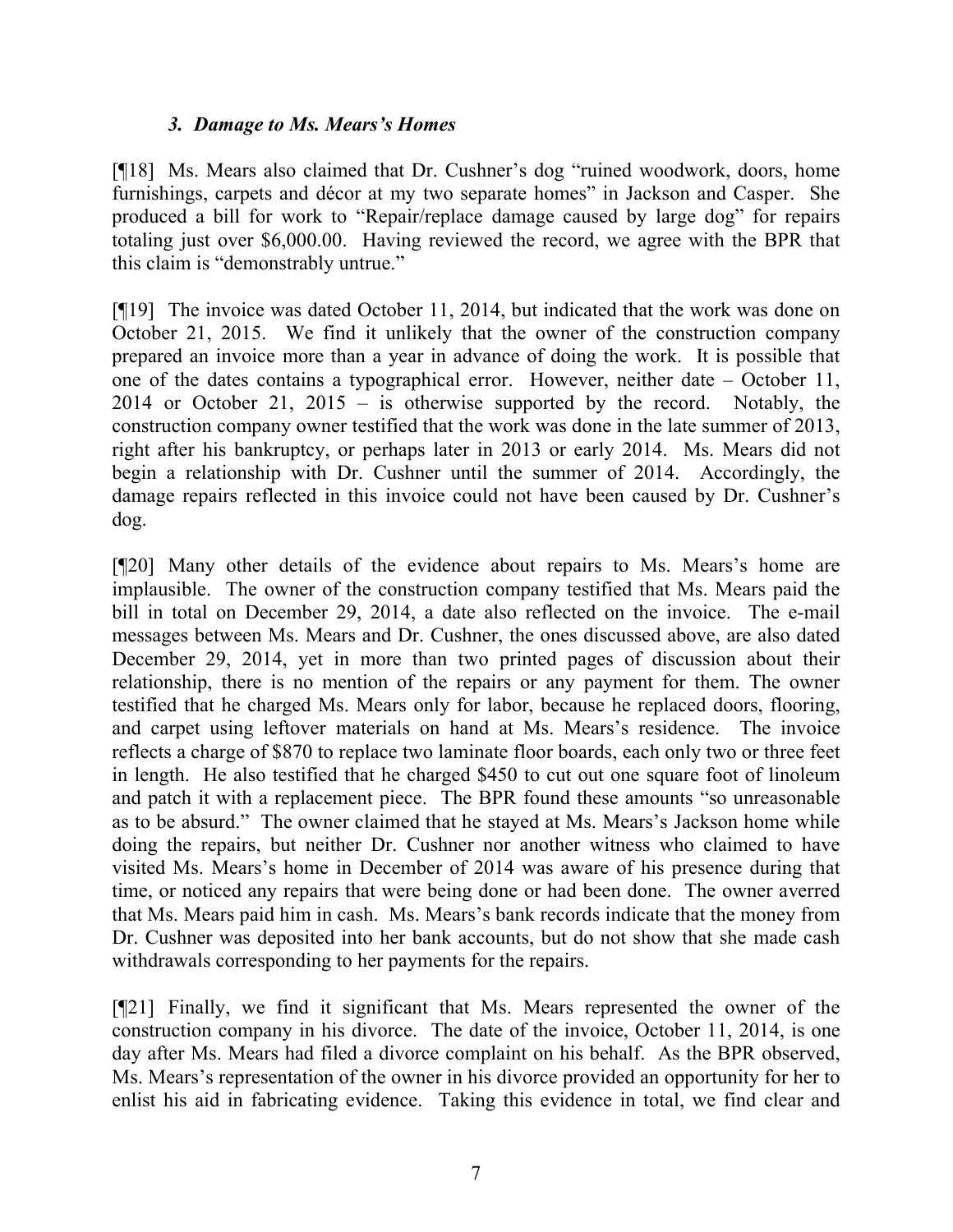convincing proof that Ms. Mears misrepresented the damages done by Dr. Cushner's dog and the extent and cost of resulting repairs.

# *4. What Ms. Mears Did with the Money*

[¶22] The fourth charge Bar Counsel brought against Ms. Mears was that she misrepresented what she did with the money she received from Dr. Cushner. We believe that the best way to discuss this charge is to quote the BPR's finding:

> Finally, the evidence shows that [Ms. Mears] misrepresented what she did with the \$11,487.00 she received from [Dr. Cushner.] Though she continued to insist at the hearing that the bulk of the money was used to pay for veterinary bills and repair costs, the bank statements belie [her] claims. [Ms. Mears] simply spent the money she received from [Dr. Cushner] on ordinary living and business expenses as reflected in the bank statements.

Our review of the record reveals clear and convincing evidence supporting this finding.

[¶23] Her claims to have spent \$7,000.00 on veterinary bills and \$6,000.00 on repairs to her homes, as discussed above, were demonstrably inaccurate. As also discussed earlier, the owner of the construction company who claimed to have done repairs on Ms. Mears's Jackson home testified that she paid him in cash. However, while her bank records indicate that the money from Dr. Cushner was deposited into her bank accounts, there is no indication that she made cash withdrawals corresponding to her payments for the repairs. In general, Ms. Mears's bank records are inconsistent with her claims about what she did with the money received from Dr. Cushner.

[¶24] In addition, as Bar Counsel's investigation proceeded, Ms. Mears began placing less emphasis on the claims that Dr. Cushner paid her as reimbursement for veterinary bills and damages caused by his dog, and more emphasis on a claim that much of the money he gave her was reimbursement for purchases she had made for him. These purchases, she asserted, included "the purchase of a gun," "the purchase of artisan belt buckles," "more than one purchase . . . of a large dog bed for his dog, treats and dog food," "a pair of winter boots," and "other purchases from stores in Jackson and Casper for items he was not able to find or obtain in Pinedale or Jackson." She provided no receipts for these purchases, but contended that she could not do so because she had given them all to Dr. Cushner. Ms. Mears did not provide any credit card statements or other evidence to support her claim.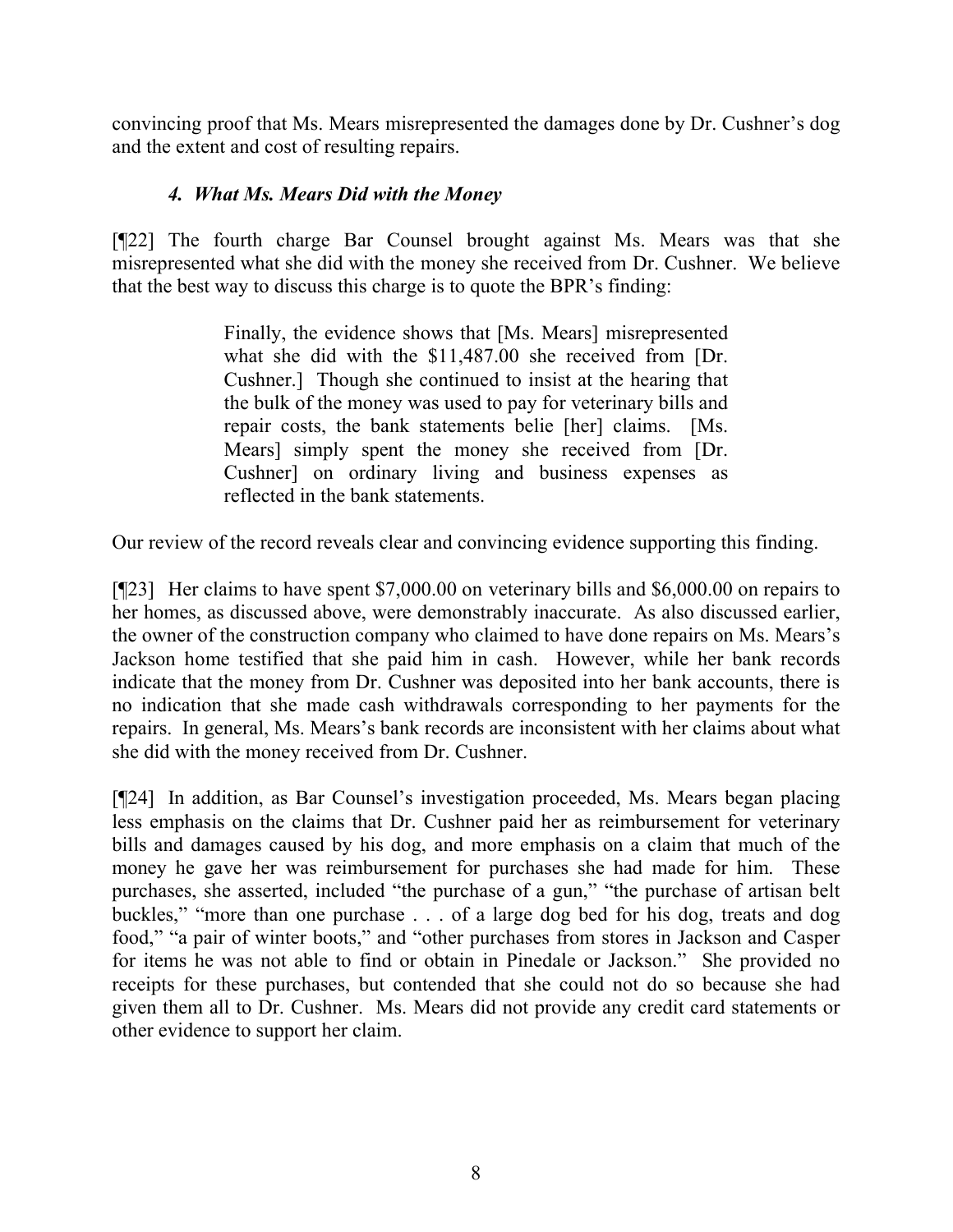## *C. Rule 8.4: Dishonesty, Fraud, Deceit or Misrepresentation*

[¶25] Rule 8.4 of the Wyoming Rules of Professional Conduct provides: "It is professional misconduct for a lawyer to: . . . (c) engage in conduct involving dishonesty, fraud, deceit or misrepresentation." The evidence, discussed above, proves that Ms. Mears falsified e-mail messages, falsely claimed that Dr. Cushner's dog injured and eventually killed her dog, misrepresented the damages done by Dr. Cushner's dog and the extent and cost of resulting repairs, and misrepresented what she did with the money received from Dr. Cushner. This evidence constitutes clear and convincing proof that Ms. Mears engaged in conduct involving dishonesty and misrepresentation in violation of Rule 8.4(c).

## *D. Ms. Mears's Objections*

[¶26] While Ms. Mears states that she disagrees that she misrepresented the amount of veterinary bills or the cost of home repairs, the thrust of her objections to the BPR's Report and Recommendation does not involve factual findings. Instead, she focuses on two legal arguments. We consider each in turn, and reject both.

[¶27] In her first objection, Ms. Mears asserts that "to constitute an offense warranting discipline, a lawyer must have embraced a scienter element, requiring not only an awareness of the falsity of the representation, but also an intent to deceive." She claims that, even if she made misrepresentations as alleged, those misrepresentations were not made with an intent to deceive. She concludes that there is a lack of evidence of the "scienter necessary to establish an intentional and knowing misrepresentation for disciplinary purposes."

[¶28] Assuming, without deciding, that Ms. Mears is correct about the scienter element, we find clear and convincing evidence in the record that she submitted false information to Bar Counsel with the intent to deceive. In the initial investigation of a violation of Rule 1.8(a), there were two main questions: whether Ms. Mears and Dr. Cushner had an attorney-client relationship, and what was the nature of the transaction between them. On the second question, Dr. Cushner claimed it was a loan, while Ms. Mears claimed it was reimbursement. Documents she provided in support of her claim included an invoice purporting to show repair work on her residence in Jackson. That invoice was false, and as the BPR found, Ms. Mears "orchestrated the production of the false invoice for the sole (and fraudulent) purpose of supporting [her] groundless claim that [Dr. Cushner's] dog did thousands of dollars of damage to [her] Jackson and Casper residences." We find this to be clear and convincing evidence of her intent to deceive Bar Counsel, and later, the BPR.

[¶29] In her second objection, Ms. Mears points out that Rule 8.1 prohibits knowingly making "a false statement of material fact." She contends that, even if she made false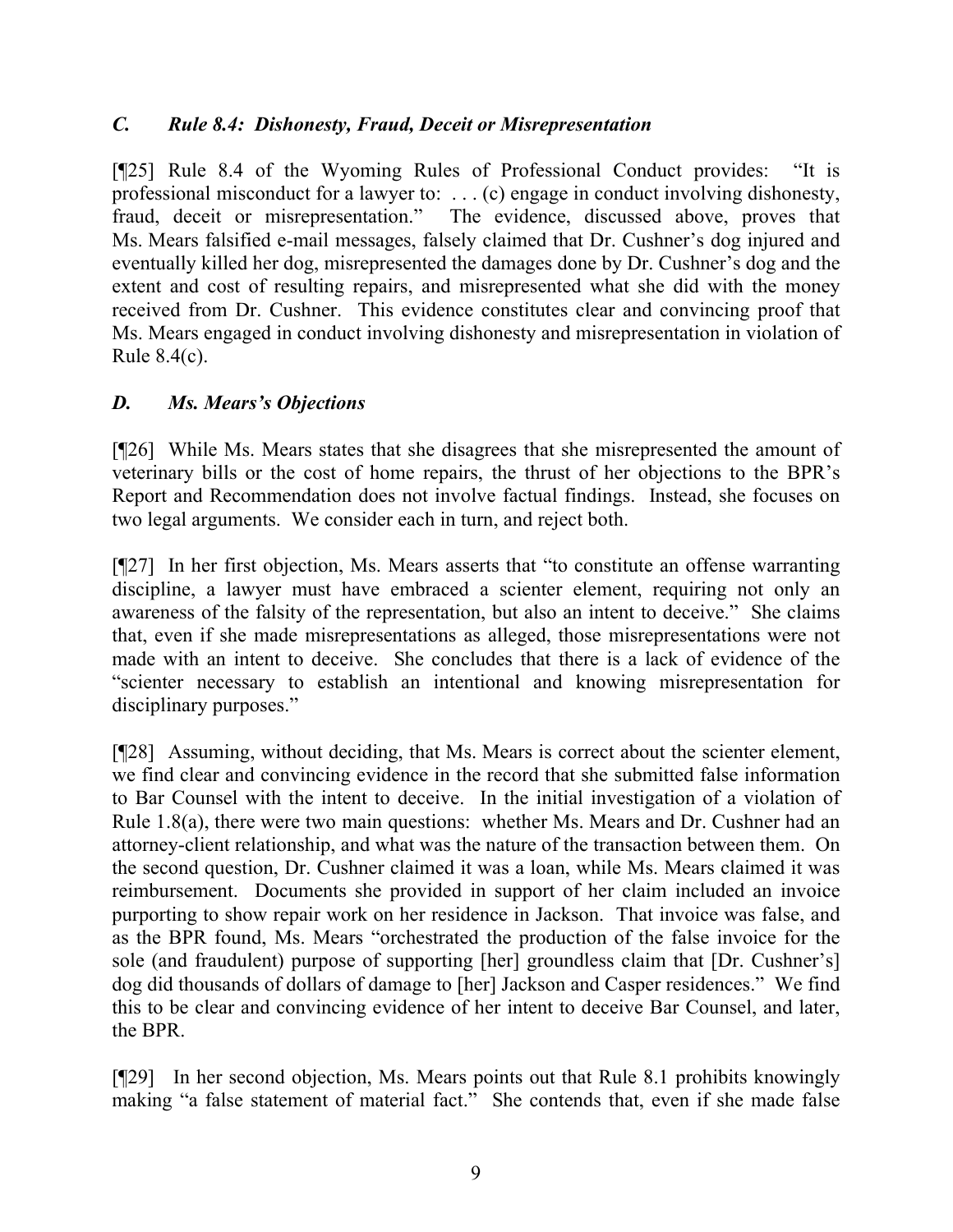statements, they were not material. She points out that the initial investigation was about an improper transaction between an attorney and her client. Ms. Mears claims it was "obvious early in the investigation, there was no basis for that assertion" because evidence showed that the transaction took place after Ms. Mears and Dr. Cushner terminated their attorney-client relationship. According to Ms. Mears, if there was no attorney-client relationship, then information about the nature of their transaction was not material.

[¶30] A "material fact" is a "fact that is significant or essential to the issue or matter at hand; esp., a fact that makes a difference in the result to be reached in a given case." *Black's Law Dictionary* 710 ( $10<sup>th</sup>$  ed. 2014). In the investigation of an improper transaction between an attorney and her client, there are two facts that make a difference: whether there was an attorney-client relationship, and the nature of the transaction. Because the nature of the transaction "makes a difference in the result," it is a material fact. Ms. Mears presented false information about that material fact.

[¶31] We understand Ms. Mears's argument to be that if one material fact – the attorneyclient relationship – is disproven, then the other material fact – the nature of the transaction – becomes immaterial. However, Ms. Mears made false representations about the nature of the transaction in her very first response to Bar Counsel's request for information:

> Regarding any monies paid to me by [Dr.] Cushner: his large dog . . . severely injured my much smaller dog necessitating more than \$7,000 in veterinarian bills before she finally passed as a result of the injuries caused by his dog. Additionally, [his] dog also ruined woodwork, doors, home furnishings, carpets and décor at my two separate homes. These issues had absolutely nothing to do with any attorneyclient relationship as there never was one.

At the time these false statements were made, it had not yet been determined that Ms. Mears and Dr. Cushner had terminated their attorney-client relationship before the transaction occurred. Accordingly, even under Ms. Mears's theory that the materiality of a fact may change during the course of an investigation, her false statements about the nature of the transaction were material when they were made.

## *E. Determination of an Appropriate Sanction*

[¶32] The BPR recommends that Ms. Mears be suspended from the practice of law for a period of nine months. In making this recommendation, the BPR relied on Rule 15(b)(3)(D) of the Wyoming Rules of Disciplinary Procedure, which provides: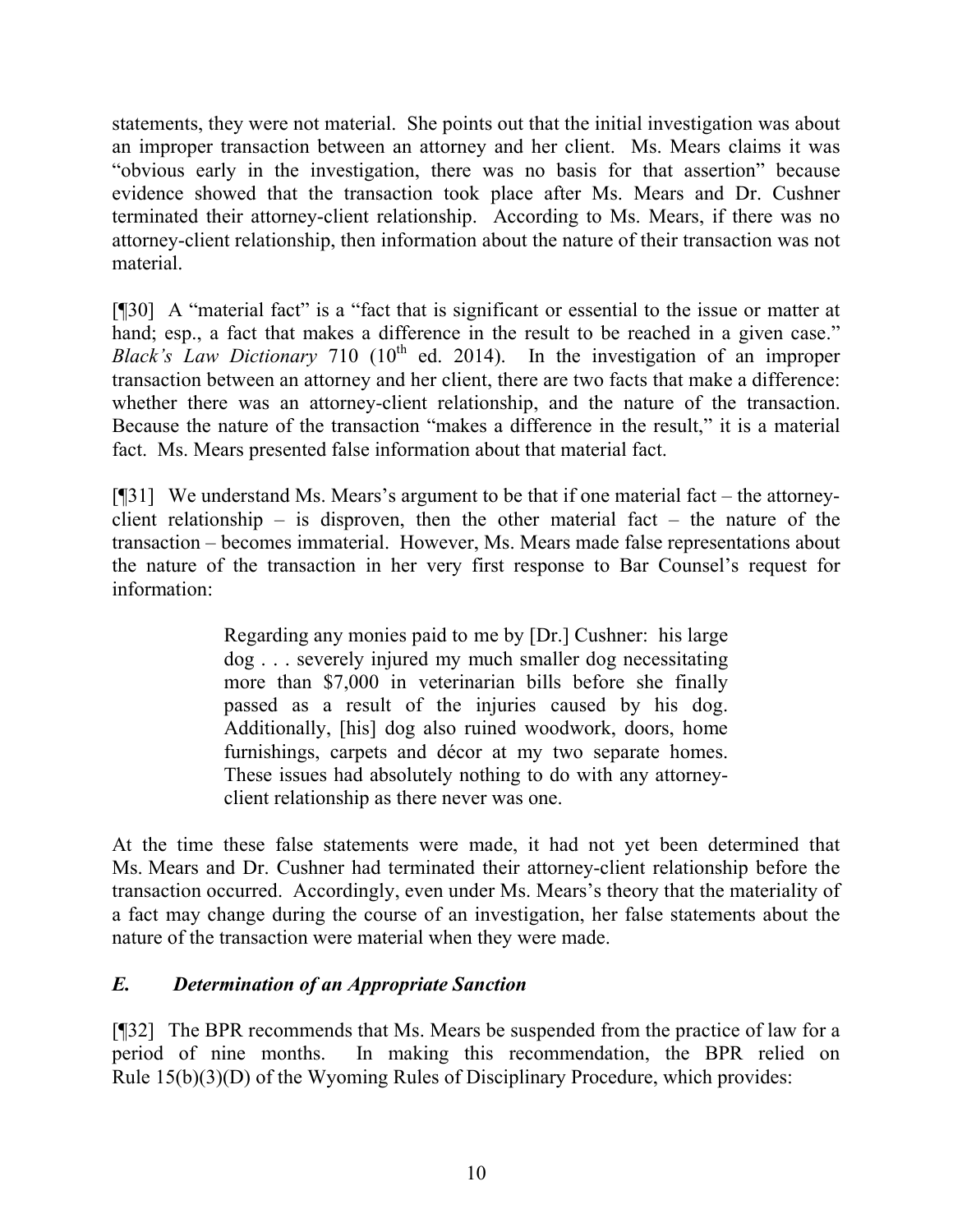In imposing a sanction after a finding of misconduct by the respondent, the BPR shall consider the following factors, as enumerated in the ABA Standards for Imposing Lawyer Sanctions:

> (i) Whether the lawyer has violated a duty owed to a client, to the public, to the legal system, or to the profession;

> (ii) Whether the lawyer acted intentionally, knowingly, or negligently;

> (iii) The amount of the actual or potential injury caused by the lawyer's misconduct; and

> (iv) The existence of any aggravating or mitigating factors.

The BPR found that Ms. Mears violated duties owed to the legal system and to the profession, that she acted intentionally, and that she inflicted serious injury upon the disciplinary system.

[¶33] We agree that there is clear and convincing evidence in the record to support these findings. As another court observed, "Attorneys admitted to the practice of law in this State have an affirmative obligation to cooperate with disciplinary authorities when a disciplinary complaint is lodged against them." *In re Mosca*, 686 A.2d 927, 930 (R.I. 1996) (per curiam). Ms. Mears's misrepresentations violated this obligation to the legal system and to the profession. There is ample evidence that she intentionally made false statements to Bar Counsel, and repeated many of those misrepresentations in the hearing before the BPR. Both Bar Counsel and the BPR devoted extensive resources toward resolving the matter, providing clear and convincing evidence of the injury caused by Ms. Mears's conduct.

[¶34] The BPR also found that Ms. Mears's violations of Rule 8.1 and 8.4(c) fell within two relevant ABA Standards, 5.1 and 6.1. Standard 5.1 is entitled "Failure to Maintain Personal Integrity," and it provides:

> Absent aggravating or mitigating circumstances, . . . the following sanctions are generally appropriate in cases involving a criminal act that reflects adversely on the lawyer's honesty, trustworthiness, or fitness as a lawyer in other respects, or in cases with conduct involving dishonesty, fraud, deceit, or misrepresentation: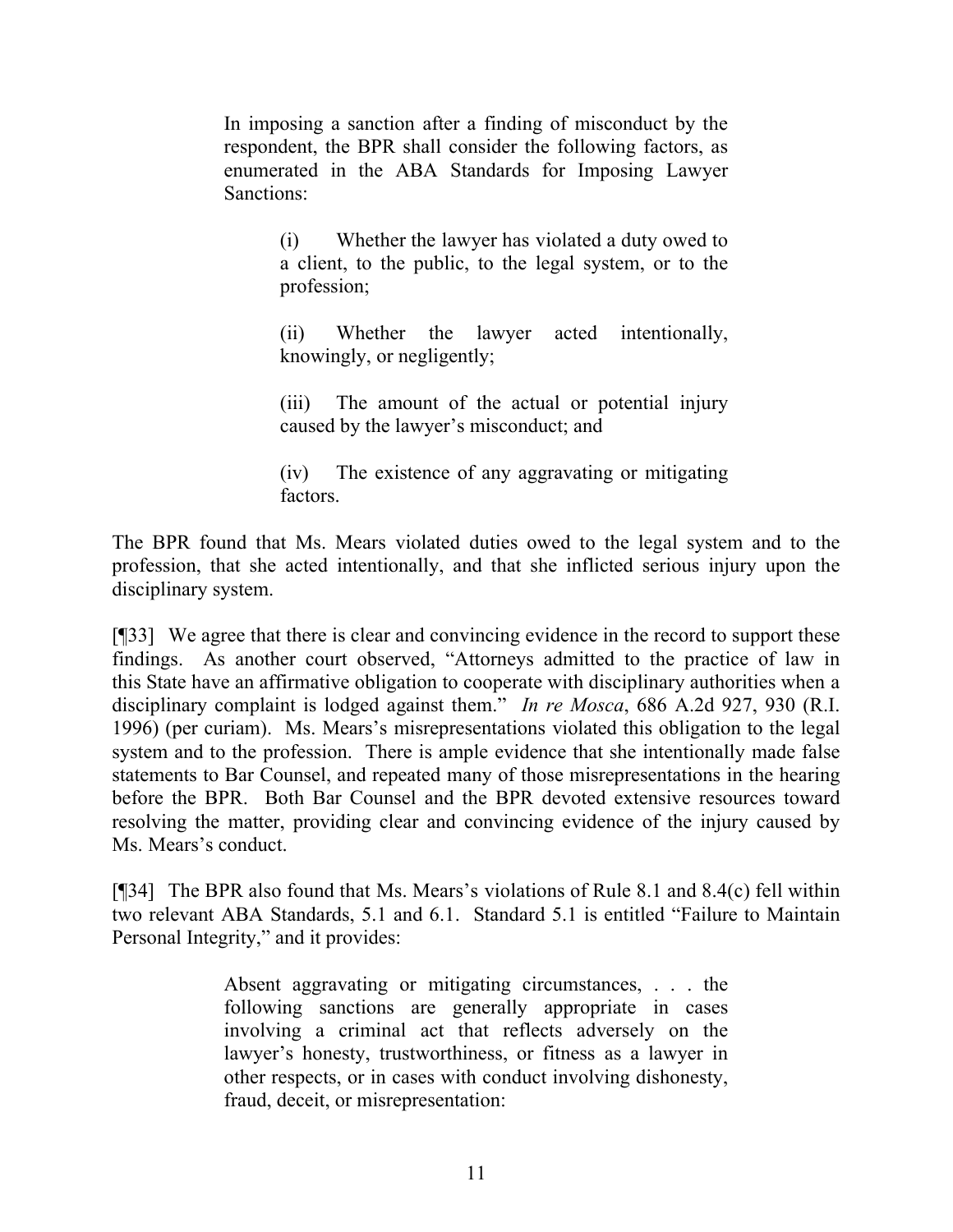5.11 Disbarment is generally appropriate when:

(a) a lawyer engages in serious criminal conduct a necessary element of which includes intentional interference with the administration of justice, false swearing, misrepresentation, fraud, extortion, misappropriation, or theft; or the sale, distribution or importation of controlled substances; or the intentional killing of another; or an attempt or conspiracy or solicitation of another to commit any of these offenses; or

(b) a lawyer engages in any other intentional conduct involving dishonesty, fraud, deceit, or misrepresentation that seriously adversely reflects on the lawyer's fitness to practice.

5.12 Suspension is generally appropriate when a lawyer knowingly engages in criminal conduct which does not contain the elements listed in Standard 5.11 and that seriously adversely reflects on the lawyer's fitness to practice.

5.13 Reprimand is generally appropriate when a lawyer knowingly engages in any other conduct that involves dishonesty, fraud, deceit, or misrepresentation and that adversely reflects on the lawyer's fitness to practice law.

5.14 Admonition is generally appropriate when a lawyer engages in any other conduct that reflects adversely on the lawyer's fitness to practice law.

[¶35] The BPR found that Ms. Mears's repeated misrepresentations of material fact constituted intentional conduct involving dishonesty, fraud, deceit, or misrepresentation that seriously reflected on her fitness to practice law. Accordingly, under Standard 5.11(b), the BPR noted that disbarment would be the appropriate sanction. This finding is fully consistent with the clear and convincing evidence concerning Ms. Mears's misconduct.

[¶36] Standard 6.1 is entitled "False Statements, Fraud, and Misrepresentation," and it provides: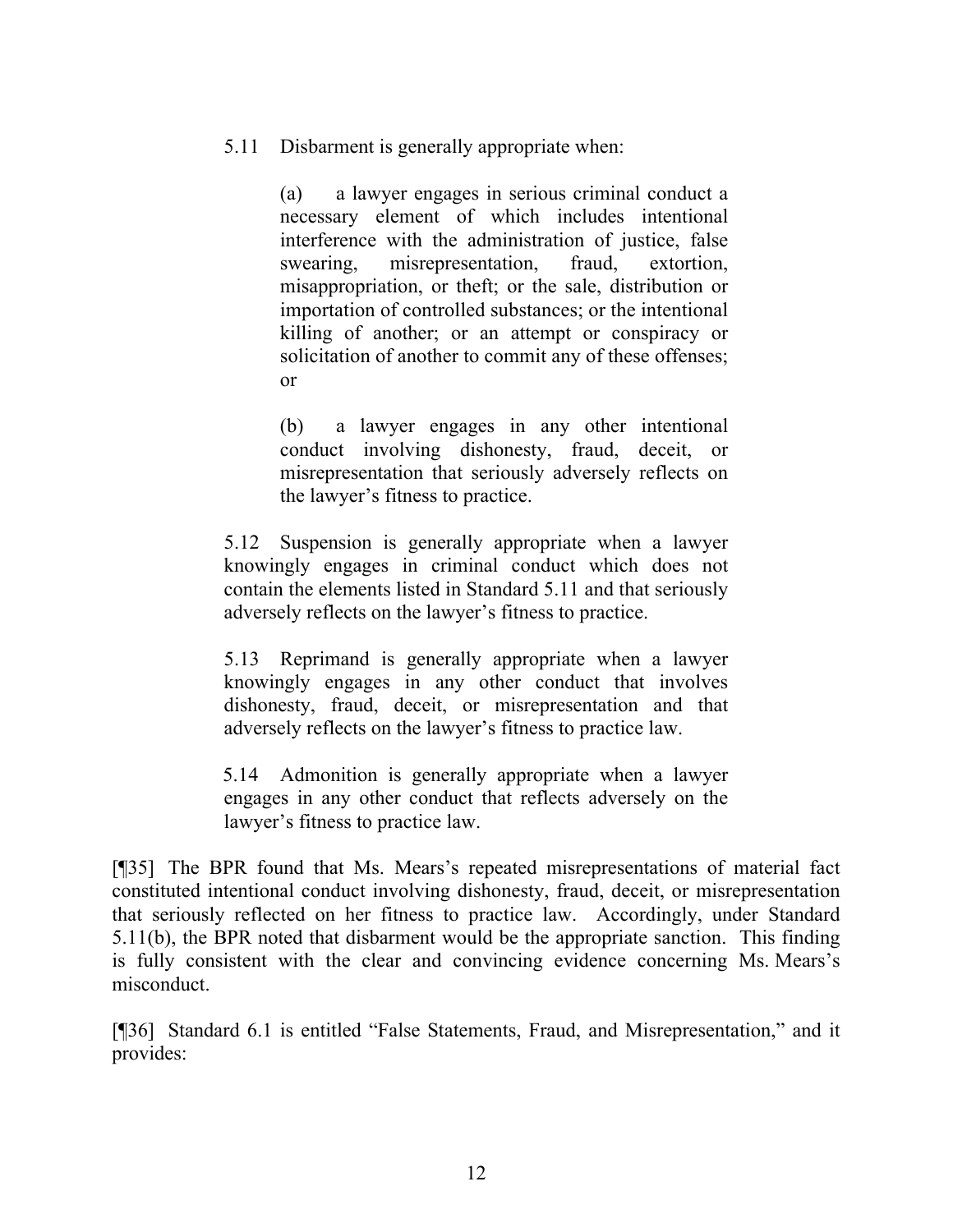Absent aggravating or mitigating circumstances, . . . the following sanctions are generally appropriate in cases involving conduct that is prejudicial to the administration of justice or that involves dishonesty, fraud, deceit, or misrepresentation to a court:

6.11 Disbarment is generally appropriate when a lawyer, with the intent to deceive the court, makes a false statement, submits a false document, or improperly withholds material information, and causes serious or potentially serious injury to a party, or causes a significant or potentially significant adverse effect on the legal proceeding.

6.12 Suspension is generally appropriate when a lawyer knows that false statements or documents are being submitted to the court or that material information is improperly being withheld, and takes no remedial action, and causes injury or potential injury to a party to the legal proceeding, or causes an adverse or potentially adverse effect on the legal proceeding.

6.13 Reprimand is generally appropriate when a lawyer is negligent either in determining whether statements or documents are false or in taking remedial action when material information is being withheld, and causes injury or potential injury to a party to the legal proceeding, or causes an adverse or potentially adverse effect on the legal proceeding.

6.14. Admonition is generally appropriate when a lawyer engages in an isolated instance of neglect in determining whether submitted statements or documents are false or in failing to disclose material information upon learning of its falsity, and causes little or no actual or potential injury to a party, or causes little or no adverse or potentially adverse effect on the legal proceeding.

[¶37] The BPR found that, consistent with Standard 6.12, Ms. Mears knowingly deceived Bar Counsel and the BPR with numerous false statements, causing a significant adverse effect on the disciplinary proceeding. Accordingly, it determined that suspension was the appropriate sanction under this section. Again, we find clear and convincing evidence supporting the BPR's finding in this regard.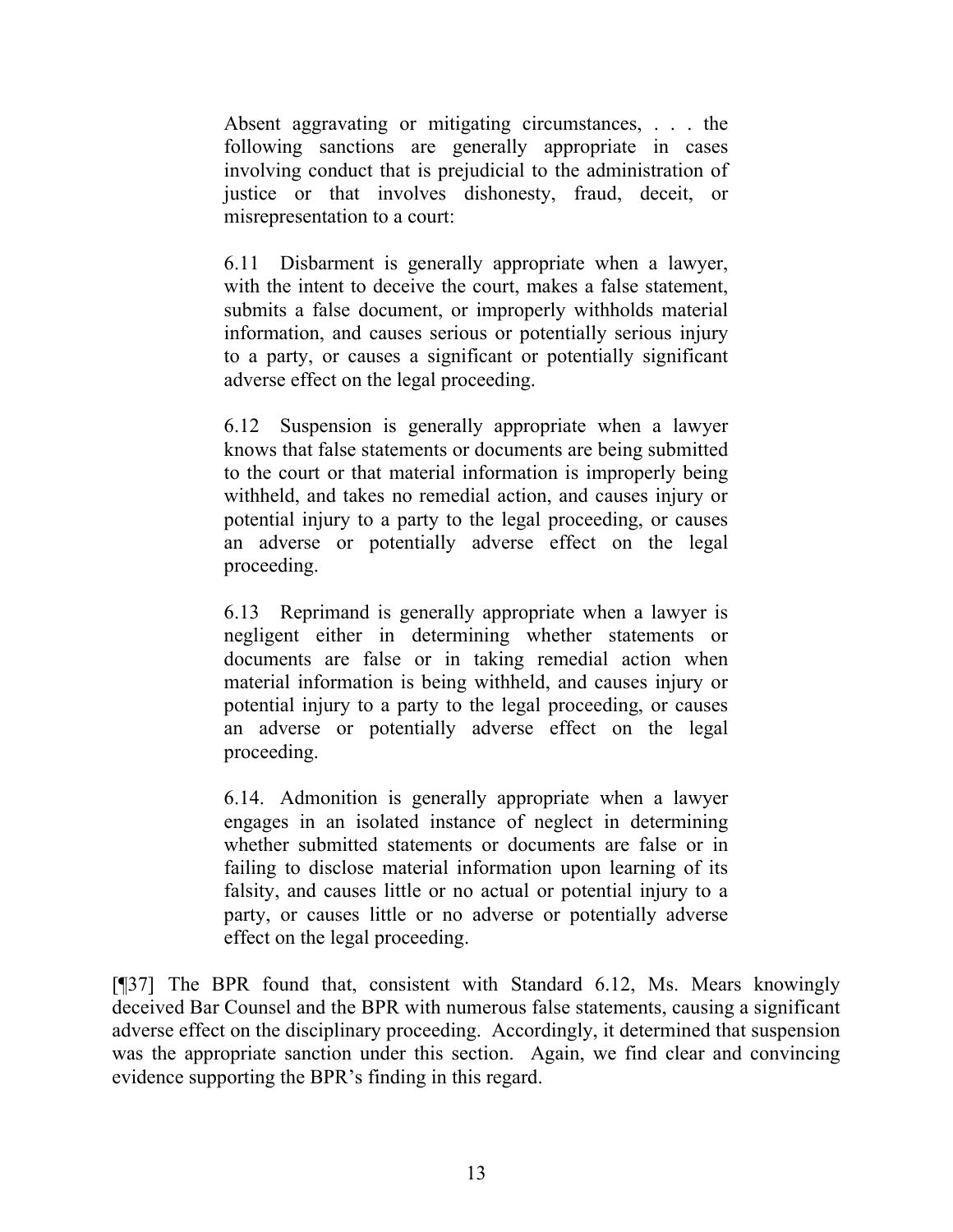[¶38] Based on these considerations, the BPR determined that a nine-month suspension from the practice of law was the appropriate sanction in Ms. Mears's case. Ms. Mears and the Wyoming State Bar object to this recommendation. Both parties assert that the BPR misapplied the ABA Standards. We evaluate their positions in turn.

[¶39] With regard to Standard 5.1, Ms. Mears claims it is difficult to understand which subsection of that standard was applied by the BPR. That claim is incorrect. The BPR cited disbarment as the appropriate sanction under this Standard, and that necessarily means it was applying Standard 5.11. Standard 5.11(a) involves criminal conduct, and is inapplicable here. It is clear, then, that the BPR was applying Standard 5.11(b). Ms. Mears claims that this standard is not applicable because her conduct did not involve handling a legal matter for a client or any matter before a court, and could not "seriously adversely" reflect on her fitness to practice law. We disagree. What we stated many years ago remains true today:

> All members of the legal profession know that when they are admitted to practice law they assume certain obligations and duties which properly met must conform to certain standards in honesty and fair dealing as concerns their clients, the courts, the profession, and the public at large. It goes without saying that because of the very nature of a lawyer's work these standards should not be and are not low. In this state, before being admitted to practice, the applicant must take an oath that he will, among other things, "faithfully and honestly" discharge the duties of an attorney and counselor at law.

*State Bd. of Law Exam'rs v. Brown*, 53 Wyo. 42, 50, 77 P.2d 626, 629 (1938) (internal citation omitted). Ms. Mears's repeated misrepresentations to Bar Counsel and the BPR indicate a lack of honesty that reflects seriously and adversely on her fitness to practice law.

[¶40] Ms. Mears also takes issue with the BPR's application of Standard 6.12. As she points out, this standard involves the submission of false statements or documents "to the court." She asserts that this standard is inapplicable because her misrepresentations were made to Bar Counsel and the BPR, not to a court.

[¶41] We reject this assertion because, as we explained in *Custis*, ¶ 19, 348 P.3d at 829:

[T]he [BPR] is an arm of this Court whose purpose is to investigate allegations of professional misconduct and to report its findings and recommendations to the Court, which is the ultimate decision-maker in attorney disciplinary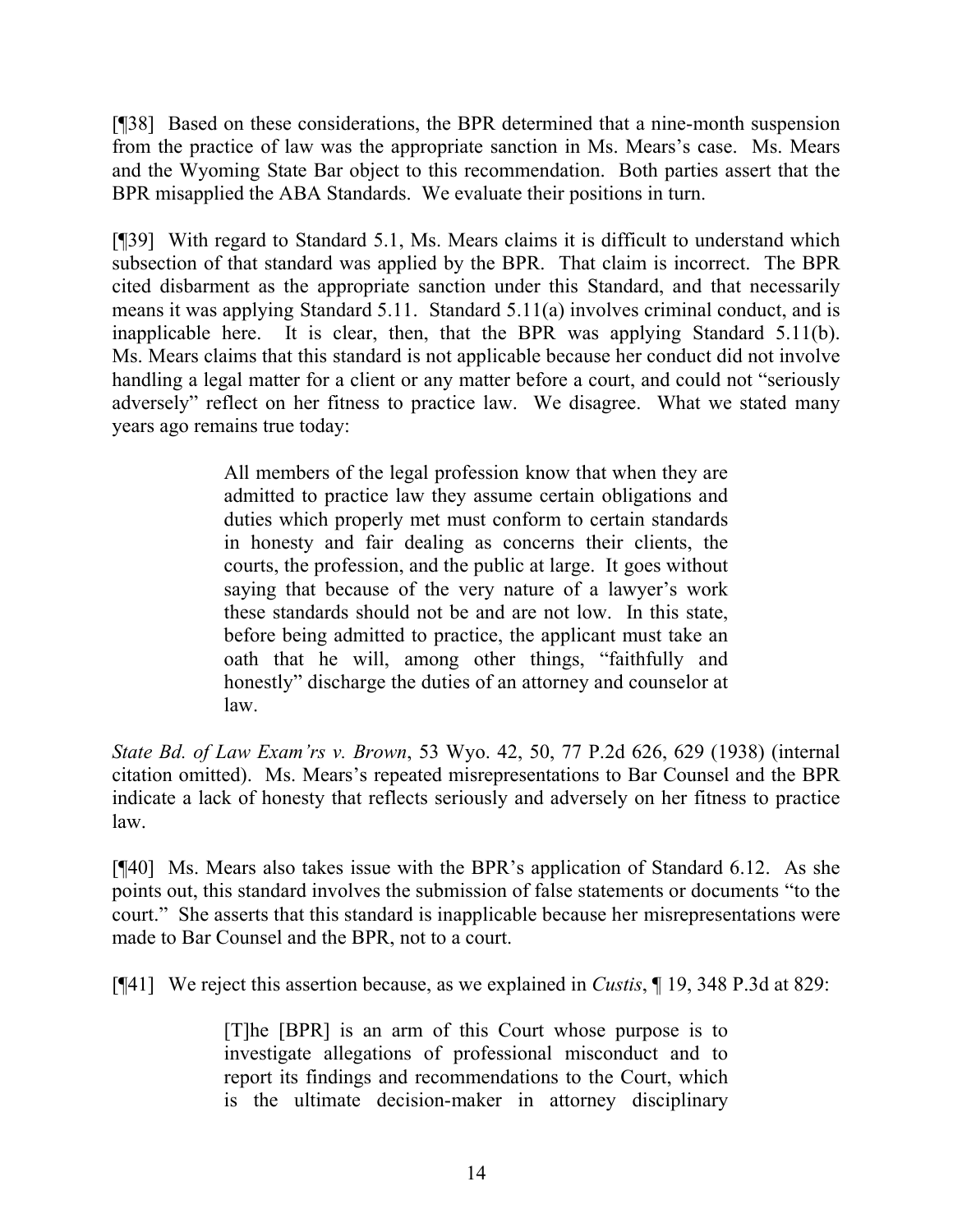matters. Sections  $21(c)(iii)$  and  $(iv)$  of the current Disciplinary Code make it clear that the Court's determination of appropriate discipline is its own, but that the determination must be made upon the evidence that was presented to the Board at the hearing.

(quoting *Bd. of Prof'l Responsibility v. Casper*, 2014 WY 22, ¶ 8, 318 P.3d 790, 793-94 (Wyo. 2014) (quoting *Bd. of Prof'l Responsibility v. Davidson*, 2009 WY 48, ¶ 8, 205 P.3d 1008, 1012 (Wyo. 2009))). The BPR is "an ancillary body structured by the Court and has no independent power, jurisdiction, or authority other than that specifically delegated to it in accordance with these rules." Rule 16(b), Wyoming Rules of Disciplinary Procedure. Because the BPR is an ancillary body and arm of this Court, misrepresentations to the BPR are misrepresentations to this Court.

[¶42] The Wyoming State Bar also contends that the BPR misapplied the ABA Standards, and asserts that proper application of the standards indicates that disbarment is the appropriate sanction in this case. It objects to the BPR's application of Standard 6.12 because it applies "when a lawyer knows that false statements or documents are being submitted to the court." It asserts that Standard 6.11 is applicable, as it applies when "a lawyer, with the intent to deceive the court, makes a false statement." The Bar asserts that Ms. Mears herself made the false statements, making Standard 6.11 the applicable standard, and disbarment the appropriate sanction.

[¶43] Ms. Mears made the false statements herself, so Standard 6.11 is applicable, and disbarment may be an appropriate sanction. However, it is also true that Ms. Mears knew that false statements were being submitted. Accordingly, Standard 6.12 is also applicable, and suspension may be an appropriate remedy. Moreover, while we are obligated to consider the ABA standards in deciding what sanction to impose, we do not apply those standards mechanically or adhere to them rigidly. The Preface to the ABA Standards for Imposing Lawyer Sanctions explains that the standards are "guidelines which give courts the flexibility to select the appropriate sanction in each particular case of lawyer misconduct." American Bar Association, Center for Professional Responsibility, *Annotated Standards for Imposing Lawyer Sanctions* xx (2015). A degree of discretion is necessary and prudent in making decisions on appropriate sanctions.

[¶44] We have compared the BPR's recommended sanction of a nine-month suspension with the results of some of our relatively recent previous decisions imposing sanctions in circumstances where a lawyer made misrepresentations to a court. In *Board of Prof'l Responsibility v. Stinson*, 2016 WY 25, ¶ 10, 370 P.3d 72, 99 (Wyo. 2016), the lawyer "violated Rule 8.4(c) by engaging in conduct involving dishonesty, fraud, deceit or misrepresentation to the Court, [former clients,] and the various attorneys hired by the [former clients]." He was suspended from practice for a period of nine months. *Id.*, ¶ 3,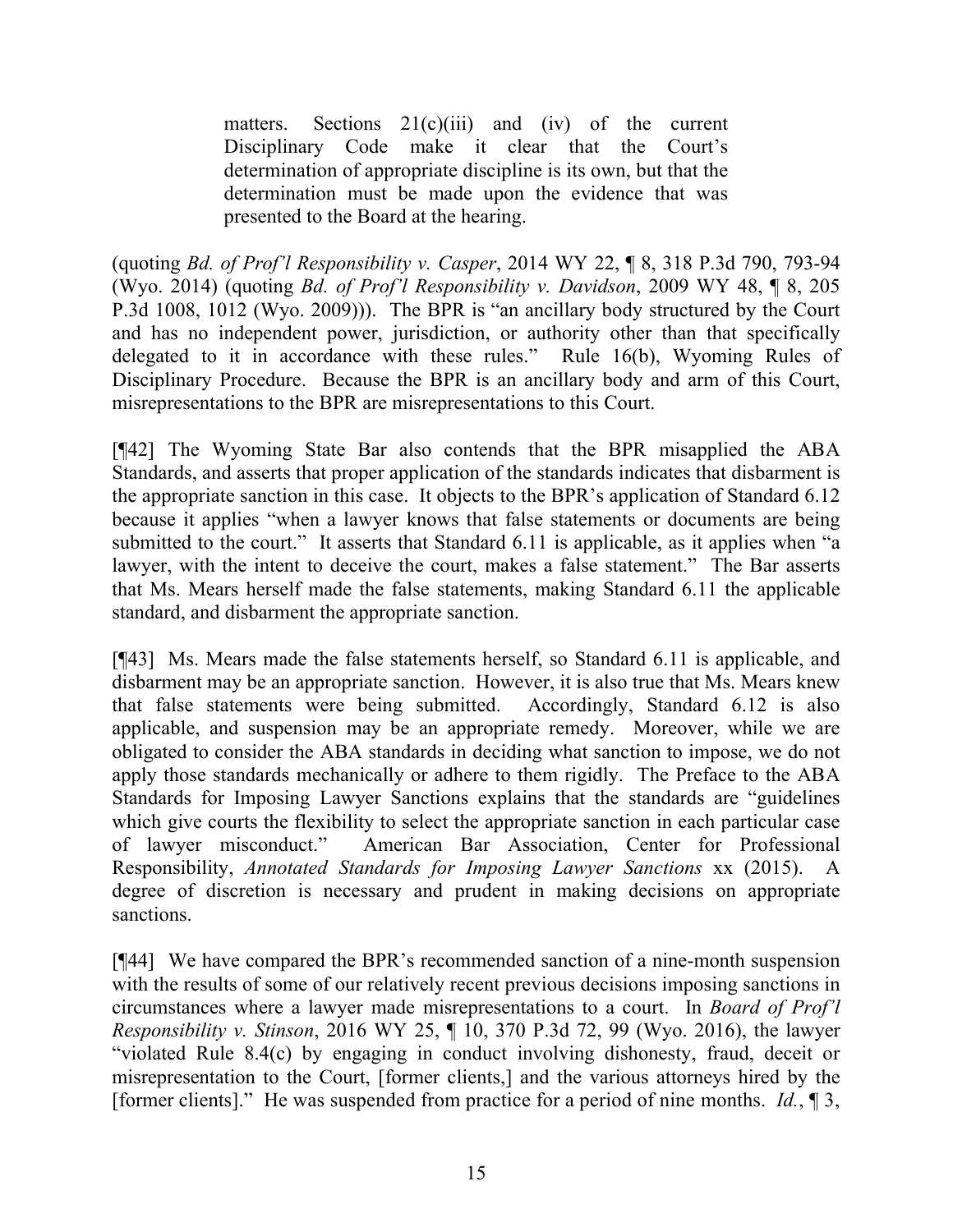370 P.3d at 72. In *Board of Prof'l Responsibility v. Bagley*, 2013 WY 148, ¶ 11, 327 P.3d 721, 727 (Wyo. 2013), the lawyer submitted information to the court with certain discrepancies. He was suspended for ninety days. *Id.*, ¶ 2, 327 P.3d at 722. In *Board of Prof'l Responsibility v. Cleveland*, 2007 WY 7, 150 P.3d 184, 186 (Wyo. 2007), the lawyer filed a complaint containing allegations he knew were not true. He received a public censure. *Id.* at 185.

[¶45] We have also reviewed the precedent from other courts cited by Bar Counsel in support of his position that disbarment is the appropriate remedy. None of those cases is on par with the facts of this case. In *In re Rawls*, 936 N.E.2d 812, 816 (Ind. 2010) (per curiam), the Indiana Supreme Court disbarred an attorney who had submitted false information "to the Commission, acting as an agency of this Court, with intent of deceiving the Commission." In *Rawls*, however, the attorney had a significant prior disciplinary record, including prior suspensions. In addition to the misrepresentations during the disciplinary process, the attorney also violated other provisions of the Indiana Professional Conduct Rules. The Indiana Supreme Court summarized:

> Respondent has demonstrated a pattern of neglect of his clients' cases, resulting in adverse dispositions, suspension of one client's driver's license, a missed opportunity to settle, and undue delay. Respondent made a series of intentional misrepresentations to the Commission during investigations of grievances. Respondent created a fraudulent receipt, criminally forged a client's name on it, and submitted it to the Commission, acting as an agency of this Court, with the intent of deceiving the Commission. We therefore conclude that Respondent should be disbarred.

*Id.* In the present case, Ms. Mears has no prior disciplinary history and, fortunately, no clients were harmed by her misconduct.

[¶46] Bar Counsel also cites to a decision from the Massachusetts Supreme Court commenting on the damage caused by attorneys who violate their duty to cooperate with bar disciplinary procedures:

> Effective administration of bar disciplinary procedures depends on the cooperation of attorneys. Failure to cooperate reflects adversely on the attorney's fitness to practice law. *See Matter of Sondej,* 3 Mass. Att'y Discipline Rep. 183, 185 (1982). Without the cooperation of members of the bar, "the limited resources of the Bar Counsel, which are made available at the expense of the attorneys of this Commonwealth [are] devoted unnecessarily to the pursuit of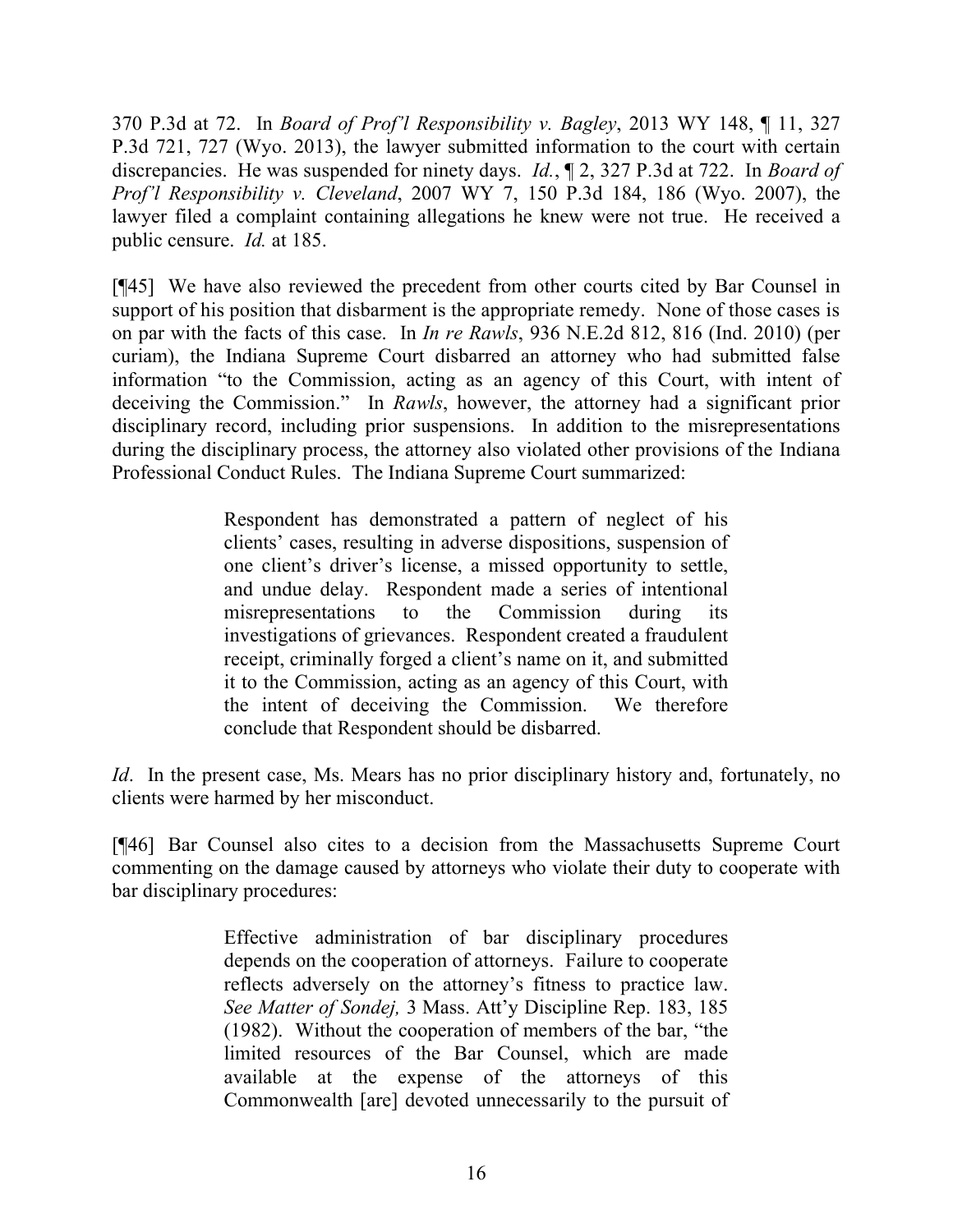the attorney." [*Matter of*] *Cohen,* [3 Mass. Atty Discipline Rep. 43,] 48 [(1983)]. Moreover, a reluctance to impose serious sanctions in instances of repeated failures to cooperate sends a message to the public that grievances against attorneys are not treated seriously. *Id*. at 45-46.

*In re Garabedian*, 616 N.E.2d 464, 467 (Mass. 1993). We agree with the Massachusetts Supreme Court. We note, however, that we view the suspension of Ms. Mears as a serious sanction, and that in *Garabedien*, the attorney was suspended for six months.

[¶47] Finally, the BPR considered aggravating and mitigating factors. As aggravating factors, the BPR cited the submission of false evidence during the disciplinary process, Ms. Mears's refusal to acknowledge the wrongful nature of her conduct, and her substantial experience in the practice of law. As a mitigating factor the BPR cited the absence of a prior disciplinary record. We are not convinced that the submission of false evidence during the disciplinary process is properly considered as an aggravating factor in this case, as this is the same behavior for which Ms. Mears was found to have violated the rules of professional conduct. However, there is clear and convincing evidence that Ms. Mears refused to acknowledge the wrongful nature of her conduct, and that she has substantial experience practicing law. Her lack of prior disciplinary actions is also fully supported in the record.

[¶48] We recognize that the facts and circumstances of our prior cases are not identical to those in Ms. Mears's case. Taken together, however, these cases suggest a range of appropriate sanctions. The BPR's recommendation of a nine-month suspension in Ms. Mears's case falls at the high end of that range. The cases from other jurisdictions relied on by Bar Counsel are factually distinguishable and do not support disbarment in this case. Based upon the violations we have determined to be established by clear and convincing evidence, and taking into account the applicable aggravating and mitigating factors, we conclude that the BPR's recommendation of a nine-month suspension is appropriate.

## [¶49] **IT IS, THEREFORE, ORDERED:**

1. That Traci E. Mears shall be suspended from the practice of law for a period of nine months, commencing June 15, 2018;

2. That Traci E. Mears shall pay to the Board of Processional Responsibility the sum of \$8,149.06 for the costs of these proceeding as provided in Rule 25(e) of the Wyoming Rules of Disciplinary Procedure, plus the sum of \$750.00 as an administrative fee as provided in Rule 25(b) of